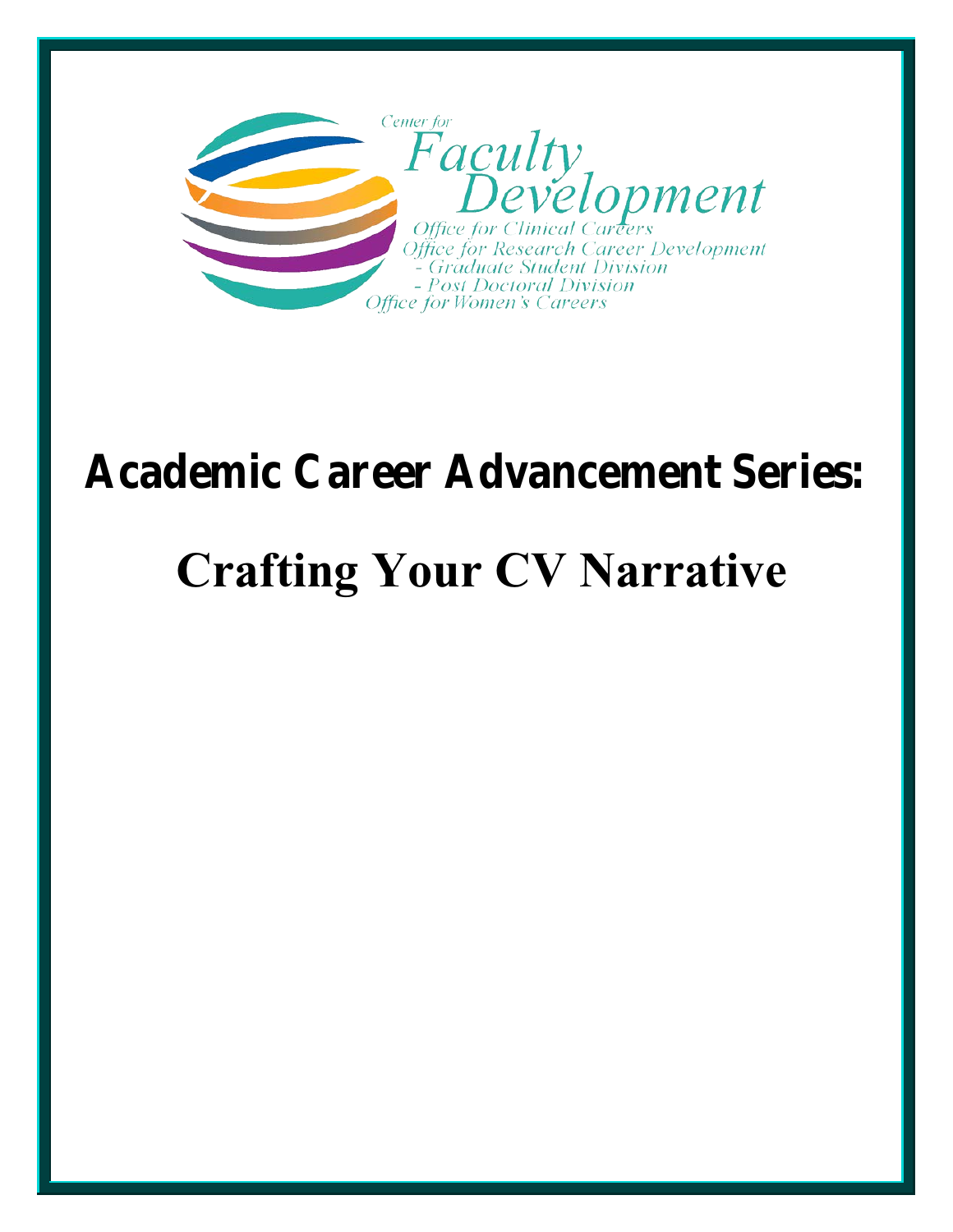#### **PLANNERS**

The following planners and/or their spouse/partner *have reported no relevant financial relationship* with a commercial interest.

Donna Lawton, MS; Nancy Rigotti, MD; Ann Skoczenski, PhD; Theodore Stern, MD The following planners and/or their spouse/partner *have reported a relevant financial relationship* with a commercial interest.

**Anne Klibanski, MD,** *Course Director Investigator* (grant support): Ipsen *Consultant:* Chiasma *Scientific Advisory Board* (consulting): Crinetics

#### **SPEAKERS**

The following speakers and/or their spouse/partner *have reported no relevant financial relationships* with a commercial interest:

Theodore Stern, MD

The following speakers and/or their spouse/partner *have reported a relevant financial relationship* with a commercial interest.

None



## Crafting Your CV Narrative

©Theodore Stern, MD Massachusetts General Hospital

©Theodore Stern, MD Massachusetts General Hospital

#### Theodore A. Stern, MD

Director, Office for Clinical Careers, MGH;<br>Chief Emeritus, Avery D. Weisman, M.D. Psychiatric Consultation Service, MGH;<br>Director, Thomas P. Hackett Center for Scholarship in Psychosomatic Medicine, MGH;<br>Ned H. Cassem Pro

## Narrative Report: Purpose

- To provide a concise description of your major contributions and achievements to those outside of your immediate field
	- Written in the first person
	- Provide the facts … without boasting
	- Limited to:
		- 1 page for Asst Prof
		- 1.5 pages for Assoc Prof
		- 2 pages for Prof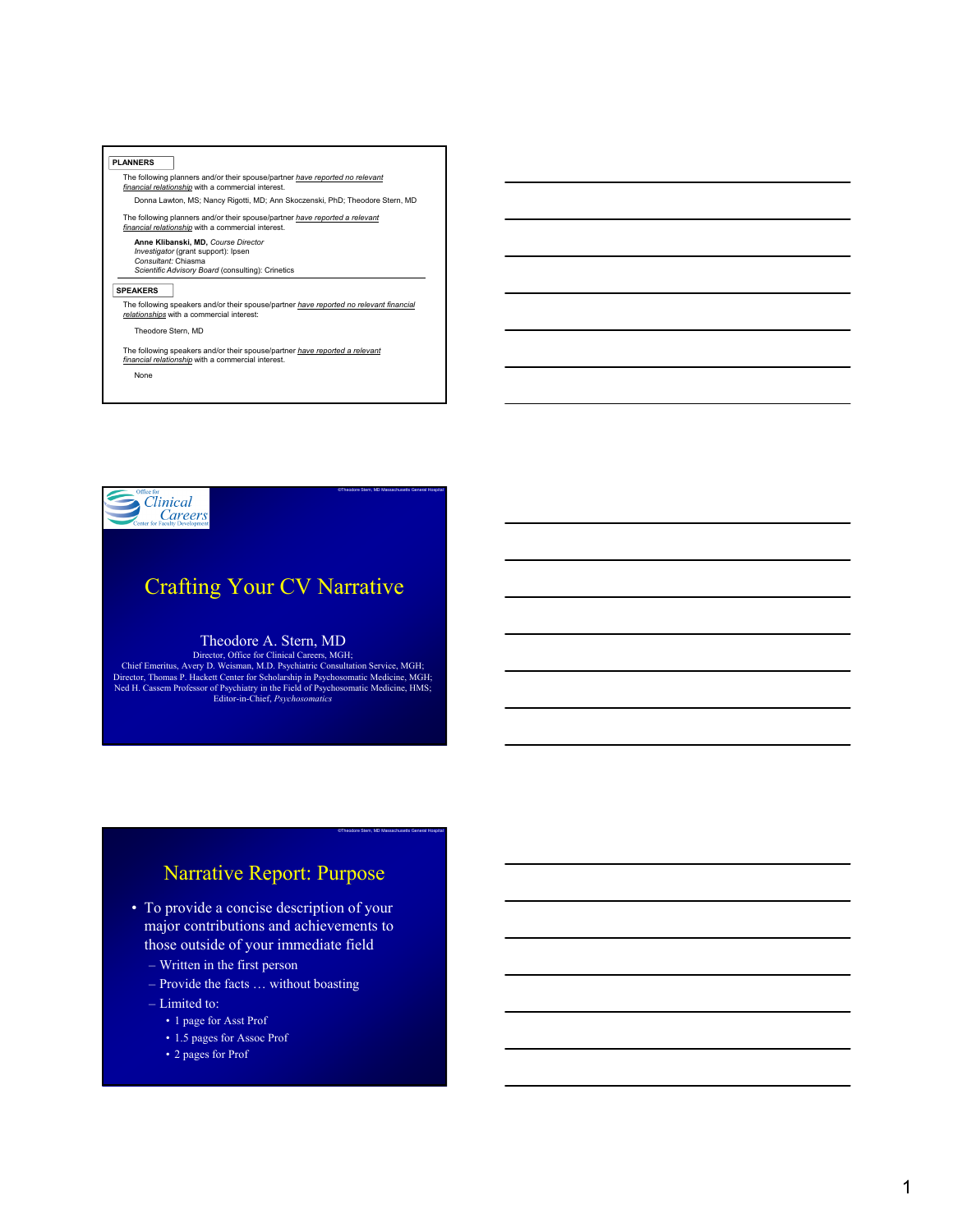## Narrative Report: Structure

©Theodore Stern, MD Massachusetts General Hospital

©Theodore Stern, MD Massachusetts General Hospital

©Theodore Stern, MD Massachusetts General Hospital

- Opening paragraph
- A paragraph on your area of excellence
- A paragraph on your teaching and education
- A paragraph on each of your significant supporting activities
- A concluding paragraph (summary)

## Opening Paragraph

- Provide an overall summary of your major activities and achievements
	- Include an estimate (proportion) of your effort dedicated to:
		- teaching
		- research
		- clinical service
		- administrative activities
		- other relevant professional roles

### Paragraph 2: Your Primary Area of Excellence

- Describe your achievements in your area of excellence (be it investigation, teaching and educational leadership, or clinical expertise and innovation)
	- Describe work in progress, e.g., grants and manuscripts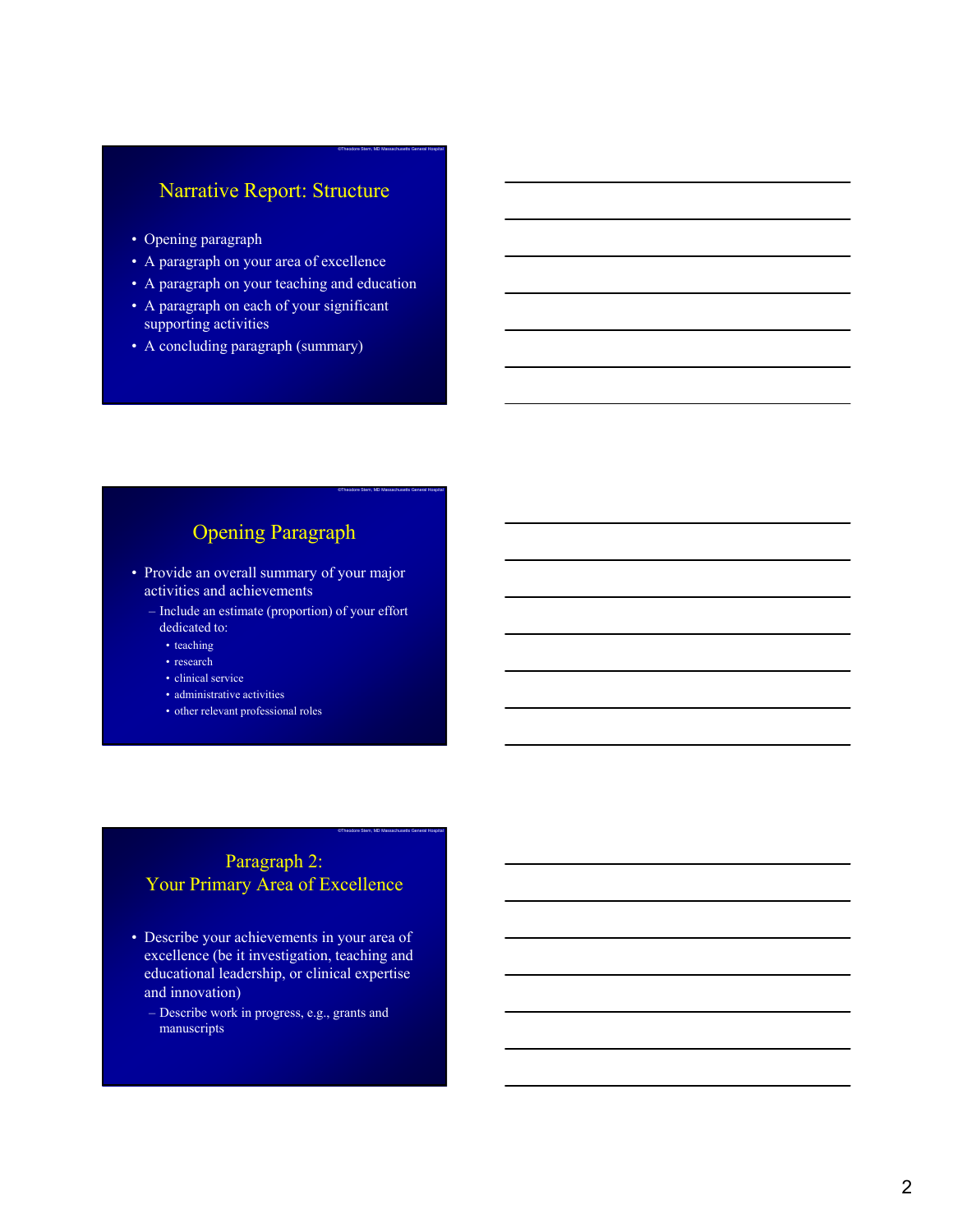## Paragraph 3: Teaching and Education

©Theodore Stern, MD Massachusetts General Hospital

©Theodore Stern, MD Massachusetts General Hospital

©Theodore Stern, MD Massachusetts General Hospital

- Describe your teaching, educational efforts, and mentorship activities
	- Not necessary to include this paragraph if this is your primary area of excellence

## Paragraphs 4-6: Significant Supporting Activities

• Describe your efforts and achievements in investigation, clinical care, and administration in separate paragraphs

## Concluding Paragraph: Summary

• Integrate and summarize your contributions (already described)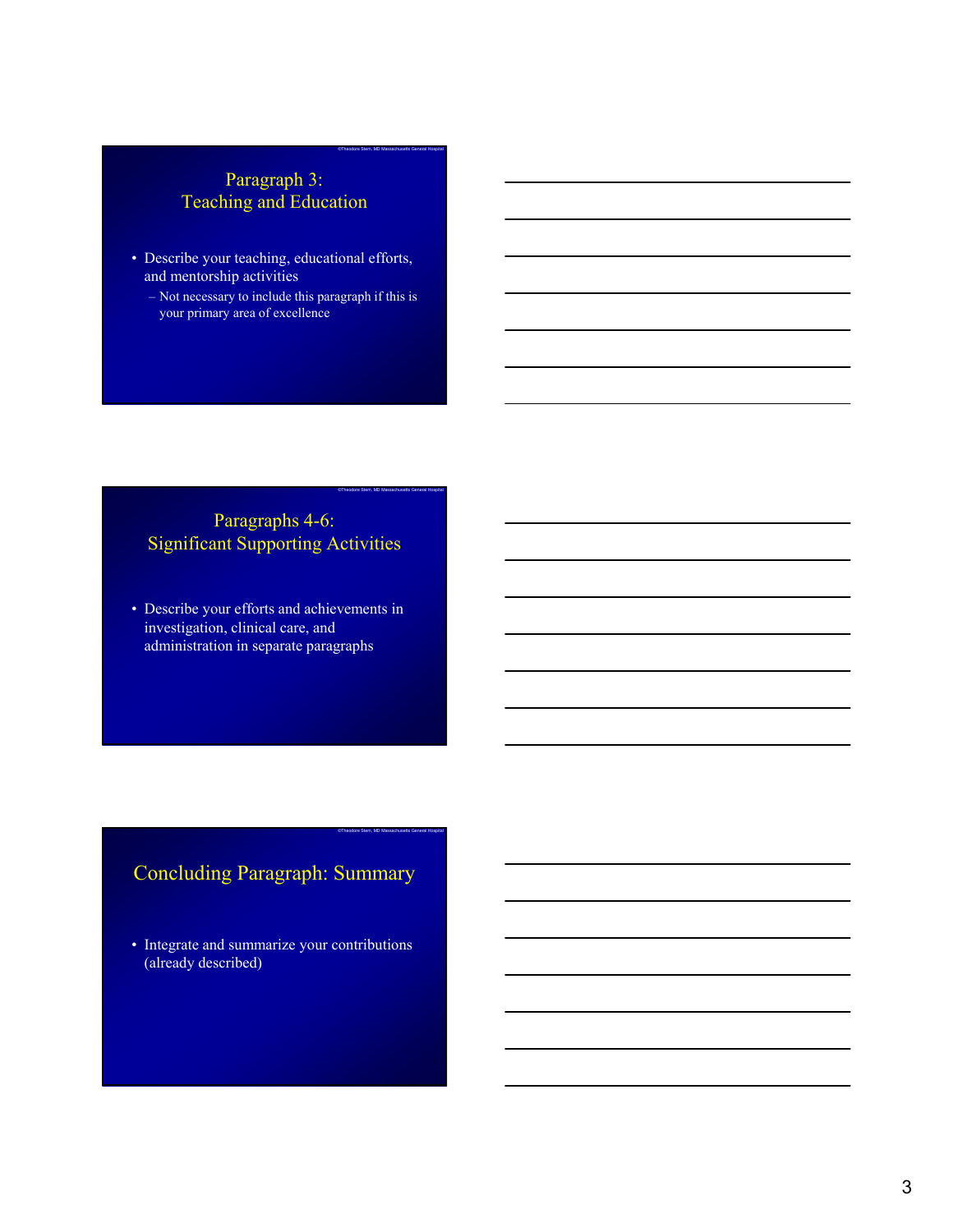#### Practicum on Writing the Narrative

©Theodore Stern, MD Massachusetts General Hospital

©Theodore Stern, MD Massachusetts General Hospital

©Theodore Stern, MD Massachusetts General Hospital

- Identifying your area of expertise and supporting areas
- Drafting the paragraphs
- Templates for narratives…

### Sample…Introduction

- I am a XXX who specializes in the care of XXX.
- After completing my training in XXX at XXX I joined the faculty at MGH and HMS, where I provide clinical care, supervise trainees, administer a clinic, and conduct research on XXX to enhance our knowledge and the quality of patient care.

#### Sample- Area of Excellence: Clinical Expertise and Innovation

- My clinical interests and expertise revolve around the practice of XXX.
- Since XXXX I have been actively involved in clinical work, providing treatment for patients afflicted with XXX; I receive referrals from colleagues locally, regionally, and nationally.
- The program that I created has grown and now evaluates and treats XXXX patients each year and serves as a core training experience for XX medical students, residents, and fellows each year.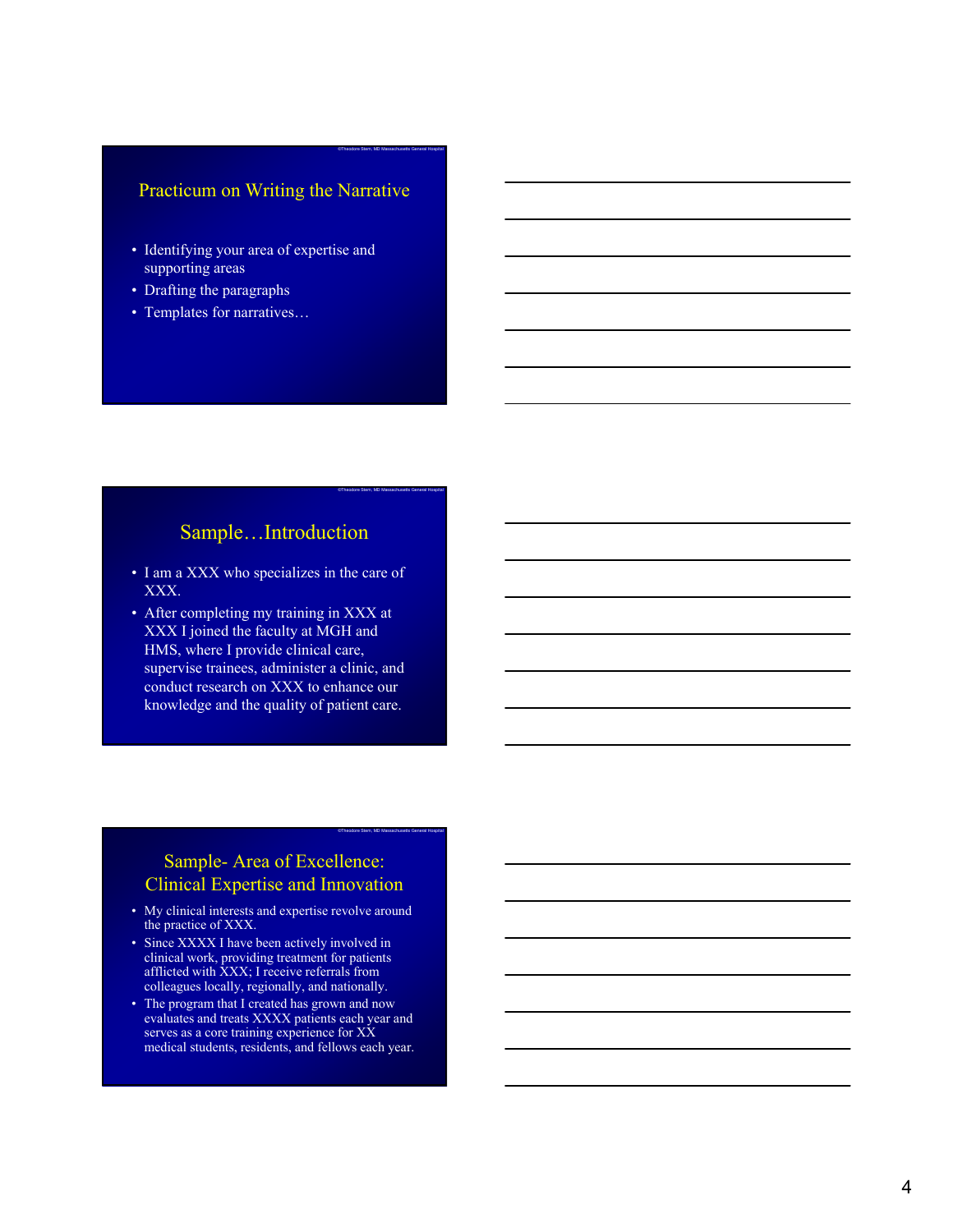## Sample Paragraph: Teaching

©Theodore Stern, MD Massachusetts General Hospital

©Theodore Stern, MD Massachusetts General Hospital

©Theodore Stern, MD Massachusetts General Hospital

- I have been actively involved in teaching and supervision of medical students and residents since I joined the MGH/HMS faculty.
- In addition, I lecture regularly in the HMS course on XXX in the third-year.
- I am currently organizing a new course on XXX that will be offered to medical students. residents, and fellows, covering the evaluation and care of patients with XXX.

## Sample: Supporting Activity

- In addition to providing administrative oversight, clinical care, and teaching, I have been conducting clinical research on XXX. I have received funding from the NIMH (e.g., an RO1 grant) that aims to determine XXX.
- I currently have under review a grant that proposes to study XXX.

#### Sample: Summary

- Since my appointment as XXX at HMS I nave endeavored to provide excellent clinical care, administrative oversight, and teaching, while also conducting clinical trials in my area of clinical expertise.
- Through my lecturing (at a local, regional, and national level), my written works (e.g., peer-reviewed original research, topical reviews of the literature, and book chapters in well-regard texts), my clinical research, and my involvement with professional societies I have sought to improve the care for patients with XXX.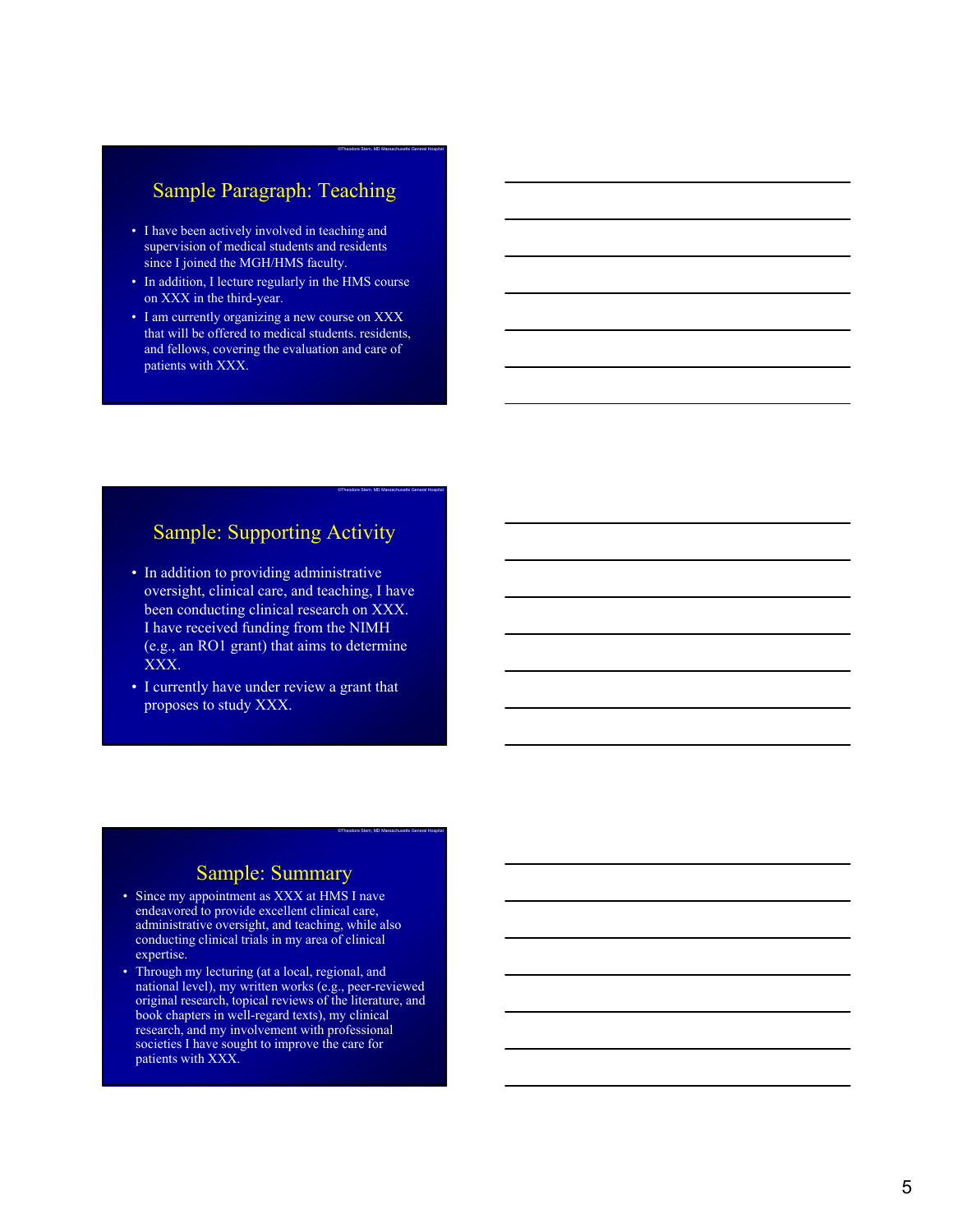## Narrative Creation: Interactive Workshop

©Theodore Stern, MD Massachusetts General Hospital

©Theodore Stern, MD Massachusetts General Hospital

• What do you do? – Let's write it down…

## Thank You…

- Contact information:
	- Center for Faculty Development
	- Bulfinch 370
	- 617-724-0818
	- http://facultydevelopment.massgeneral.org/
	- cfd@partners.org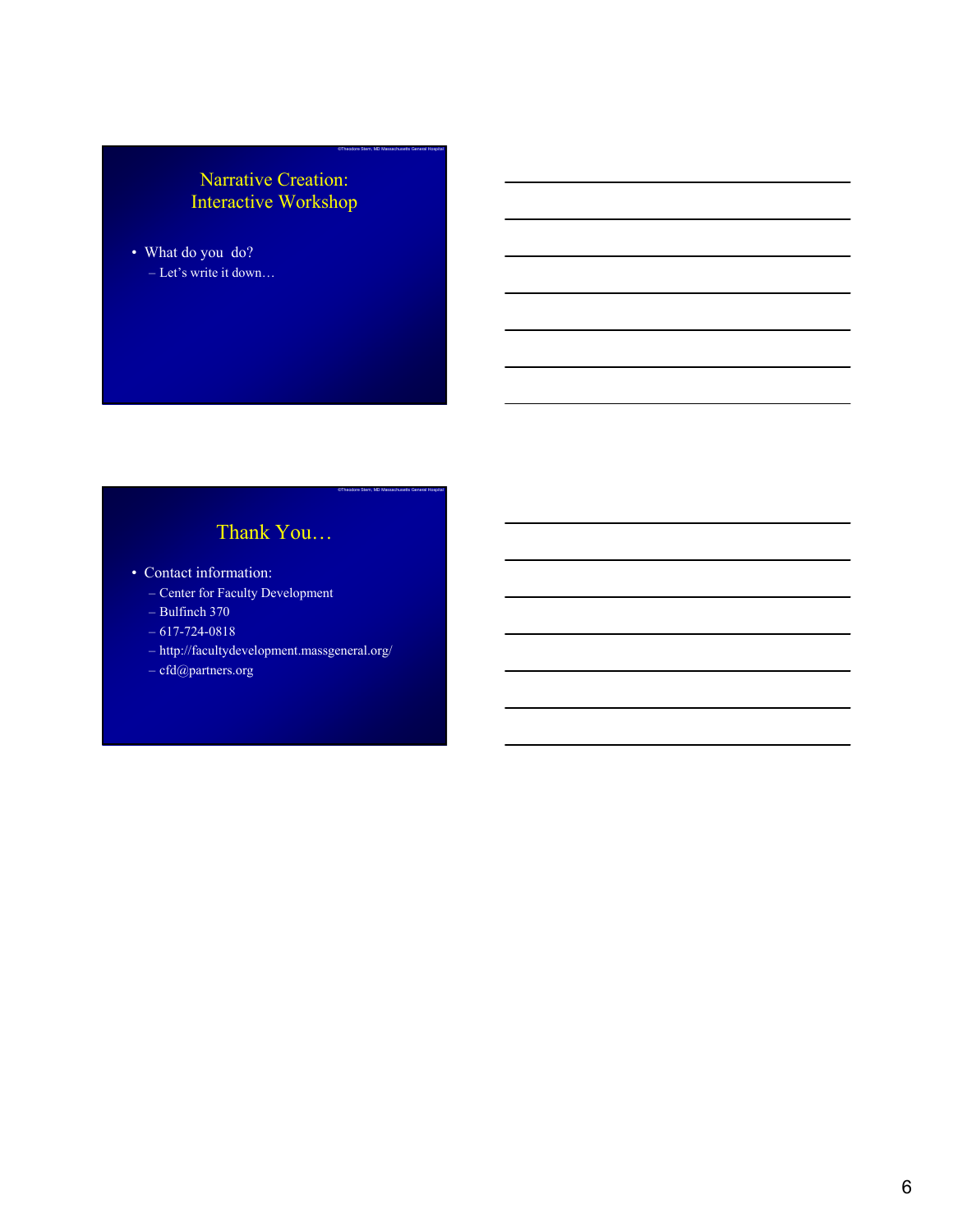

#### **CV Narrative Template**

#### **Sample…Introduction**

I am a  $X$  who specializes in conducting research on  $X$  . After completing my training in  $\overline{X}$  at  $\overline{X}$   $\overline{X}$   $\overline{X}$   $\overline{Y}$  is poined the faculty at MGH and HMS, where I conduct clinical/translational research on  $\boldsymbol{X}$  and provide clinical care related to *X***\_\_\_\_\_\_** to enhance our knowledge.

#### **Sample: Area of Excellence – Investigation**

I have been conducting clinical/ bench/ translational research on  $\boldsymbol{X}$  since **X** I have received funding from the NIH (e.g., RO1 grant) that aims to determine *X***\_\_\_\_\_\_.** I currently have under review a grant that proposes to study *X***\_\_\_\_\_\_.**

#### **Sample: Teaching**

I have been actively involved in teaching and supervision of research fellows, research assistants and graduate students since I joined the MGH/HMS faculty. In addition, I lecture regularly in the HMS graduate course on *X***\_\_\_\_\_\_**. I am currently organizing a new graduate course on  $\overline{X}$  that will be offered to graduate students in the next academic term**.**

#### **Sample: Supporting Activity- Clinical Expertise and Innovation**

My clinical interests and expertise revolve around the practice of *X***\_\_\_\_\_\_.** Since *X* I have been actively involved in clinical work, providing treatment for patients afflicted with  $X$  : I receive referrals from colleagues locally, regionally, and nationally.

The program that I created has grown and now evaluates and treats *X***\_\_\_\_\_\_** patients each year and serves as a core training experience for *X***\_\_\_\_\_\_** medical students, residents, and fellows each year.

Supporting Activity – Administration and Institutional Service

The program that I direct is comprised of **X**\_\_\_\_\_\_\_ staff. In addition, I chair several committees (e.g.  $\boldsymbol{X}$  ).

#### **Sample: Summary**

Since my appointment as *X***\_\_\_\_\_** at HMS I have endeavored to conduct clinical trials/bench research, deliver excellent clinical care, teach and provide administrative oversight.

Through my lecturing (at a local, regional, and national level), my written works (e.g., peer-reviewed original research, topical reviews of the literature, and book chapters in well-regarded texts), my clinical/bench research, and my involvement with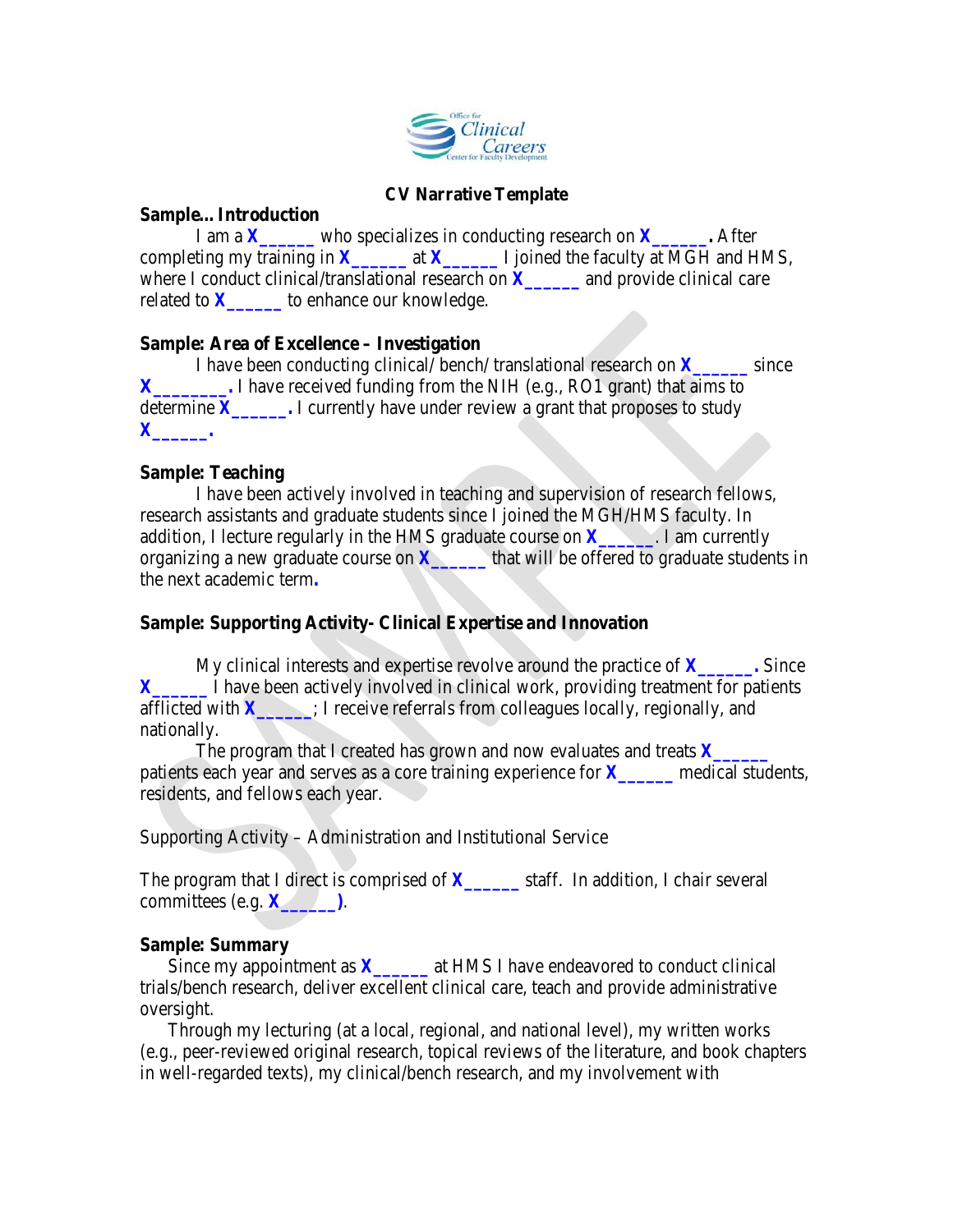professional societies I have sought to improve the care for patients/for problems related *X***\_\_\_\_\_\_.** 

CV Narrative Template- Area of Excellence: Investigation